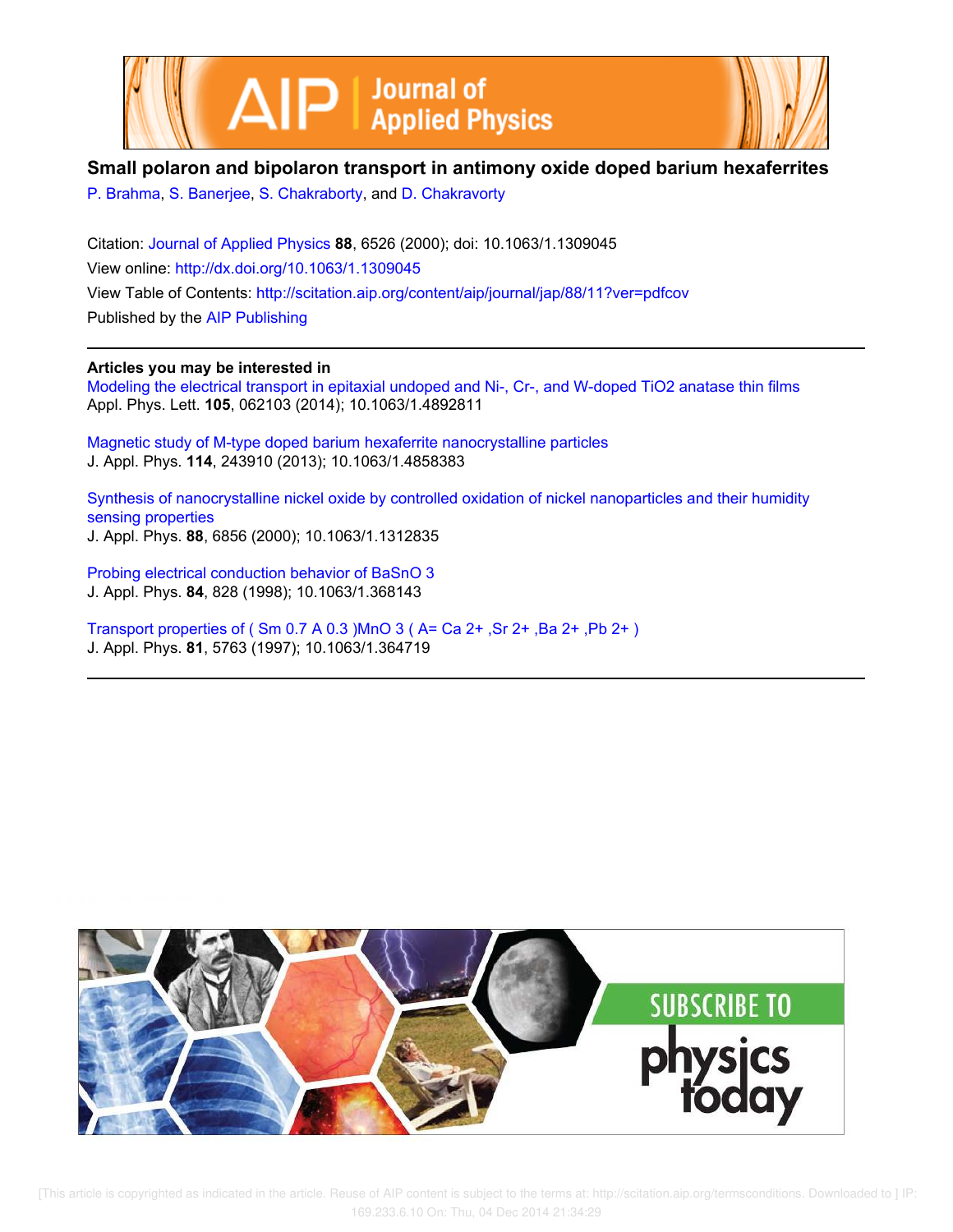# **Small polaron and bipolaron transport in antimony oxide doped barium hexaferrites**

P. Brahma

*Gurudas College, Calcutta 700 054, India*

S. Banerjee

*Department of Physics, University of Calcutta, Calcutta 700 009, India*

S. Chakraborty and D. Chakravorty<sup>a)</sup>

*Indian Association for the Cultivation of Science, Jadavpur, Calcutta 700 032, India*

(Received 24 April 2000; accepted for publication 13 July 2000)

Direct current electrical resistivity measurements on specimens with composition BaO  $(6-x)$  $Fe<sub>2</sub>O<sub>3</sub>$ , *x* Sb<sub>2</sub>O<sub>3</sub> with *x* having values of 0.0, 0.025, 0.05, 0.1, and 0.3, respectively, were carried out in the temperature range of 120–300 K. Chemical analyses showed the presence of  $Sb^{3+}$  and  $Sb^{5+}$ ions as well as  $Fe^{2+}$  and  $Fe^{3+}$  ions in the doped specimens. The doped specimens were found to have reduced resistivities. The analysis of the data shows that the electrical conductivity in this system arises due to a combined contribution of both small polaron hopping between  $Fe^{2+}$  and  $Fe^{3+}$ sites and bipolaronic transport between  $Sb^{3+}$  and  $Sb^{5+}$  sites.  $\odot$  2000 American Institute of *Physics.*  $[$0021-8979(00)08320-1]$ 

## **I. INTRODUCTION**

Semiconducting properties of glasses containing variable valency transition metal ions have been studied extensively during the last two decades. $1-3$  In these systems the electrical transport has been explained as arising as a result of the migration of small polarons. The latter are defects formed in a covalent solid due to the presence of a charge carrier at a site which causes a large degree of local lattice distortion. In the case of bipolaronic conduction two electrons hop simultaneously between the defect sites. Antimony and arsenic ions with two valence states, i.e.,  $Sb^{3+}/As^{3+}$  and  $Sb^{5+}/As^{5+}$ , respectively, have been shown to contribute to bipolaronic conduction in oxide glasses.<sup>4,5</sup> Polaronic conduction in crystalline oxides has also been investigated in recent years. $6-8$ We had earlier investigated the effect of antimony oxide as a dopant on the magnetic properties of barium hexaferrite.<sup>9</sup> Antimony ions substituted for iron and the magnetization were found to decrease as a function of the dopant concentration. We have now studied the dc electrical properties of these doped samples. A marked decrease in electrical resistivity in them compared to that of the base samples is noticed even if the doping level is small. The relative amounts of  $Fe^{2+}/Fe^{3+}$  and  $Sb^{3+}/Sb^{5+}$  present in these specimens have been determined by wet chemical analysis. An analysis of the electrical resistivity data shows the presence of both small polaron and bipolaron hopping in these specimens. The details are reported in this article.

### **II. EXPERIMENT**

The compositions of the different specimens can be represented by BaO  $(6-x)$  Fe<sub>2</sub>O<sub>3</sub> *x* Sb<sub>2</sub>O<sub>3</sub> where *x* had values 0.0, 0.025, 0.05, 0.1, and 0.3, respectively. Analytical re-

agent grade  $BaCO<sub>3</sub>$ ,  $Fe<sub>2</sub>O<sub>3</sub>$ , and  $Sb<sub>2</sub>O<sub>3</sub>$  were used as starting materials. A standard ceramic processing method was used to calcine the pelletized powder and for subsequent sintering. Details of the specimen preparation have been reported earlier.<sup>9</sup>

The crystalline phases present in the sintered specimens were identified from the x-ray diffraction patterns taken on a Rich and Seifert 2000P diffractometer with Cr *K*<sup>a</sup> radiation. The diffractogram obtained in the case of the sample with  $x=0.05$  is shown in Fig. 1. It is typical of all the samples studied here. The diffraction peaks correspond to the interplanar spacings characteristic of barium hexaferrite. No other phase was present in these samples. Even for the sample with  $x=0.3$  no other phase could be detected.

The amounts of iron and antimony in different valence states were determined by wet chemical analysis. The sample was dissolved in HCl in an inert (dry nitrogen) atmosphere. To estimate  $\text{Fe}^{2+}$  and the total Fe in the solution  $\text{Ce(SO}_4)_2$ was chosen as the titrant because in the latter case antimony did not interfere in the estimation<sup>10</sup> and  $Ce(SO<sub>4</sub>)<sub>2</sub>$  oxidized only  $Fe<sup>2+</sup>$  ions in the solution. The titration was carried out using a ferroin indicator. For estimation of the total Fe a certain volume of solution prepared as above was taken and  $Fe<sup>3+</sup>$  ions were reduced to  $Fe<sup>2+</sup>$  with the controlled addition of  $SnCl<sub>2</sub>$  solution. The Fe<sup>2+</sup> content of the resulting solution determined by titration delineated as above gave the total iron concentration in the sample. The concentration of  $\text{Sb}^{3+}$ was estimated by oxidizing a certain volume of aliquot by standard iodine solution.<sup>11</sup> Some tartaric acid was added to the solution to prevent antimony precipitating out as hydroxide. Some sodium hydrogen carbonate was added before the addition of iodine solution and the *p*H of the solution kept at a value of  $\sim$  6.0. The latter was kept in darkness for the reaction to take place. The excess iodine was titrated with a)Electronic mail: mlsdc@mahendra.iacs.res.in standard sodium thiosulfate solution using starch as the indi-

0021-8979/2000/88(11)/6526/3/\$17.00 6526 © 2000 American Institute of Physics

 [This article is copyrighted as indicated in the article. Reuse of AIP content is subject to the terms at: http://scitation.aip.org/termsconditions. Downloaded to ] IP: 169.233.6.10 On: Thu, 04 Dec 2014 21:34:29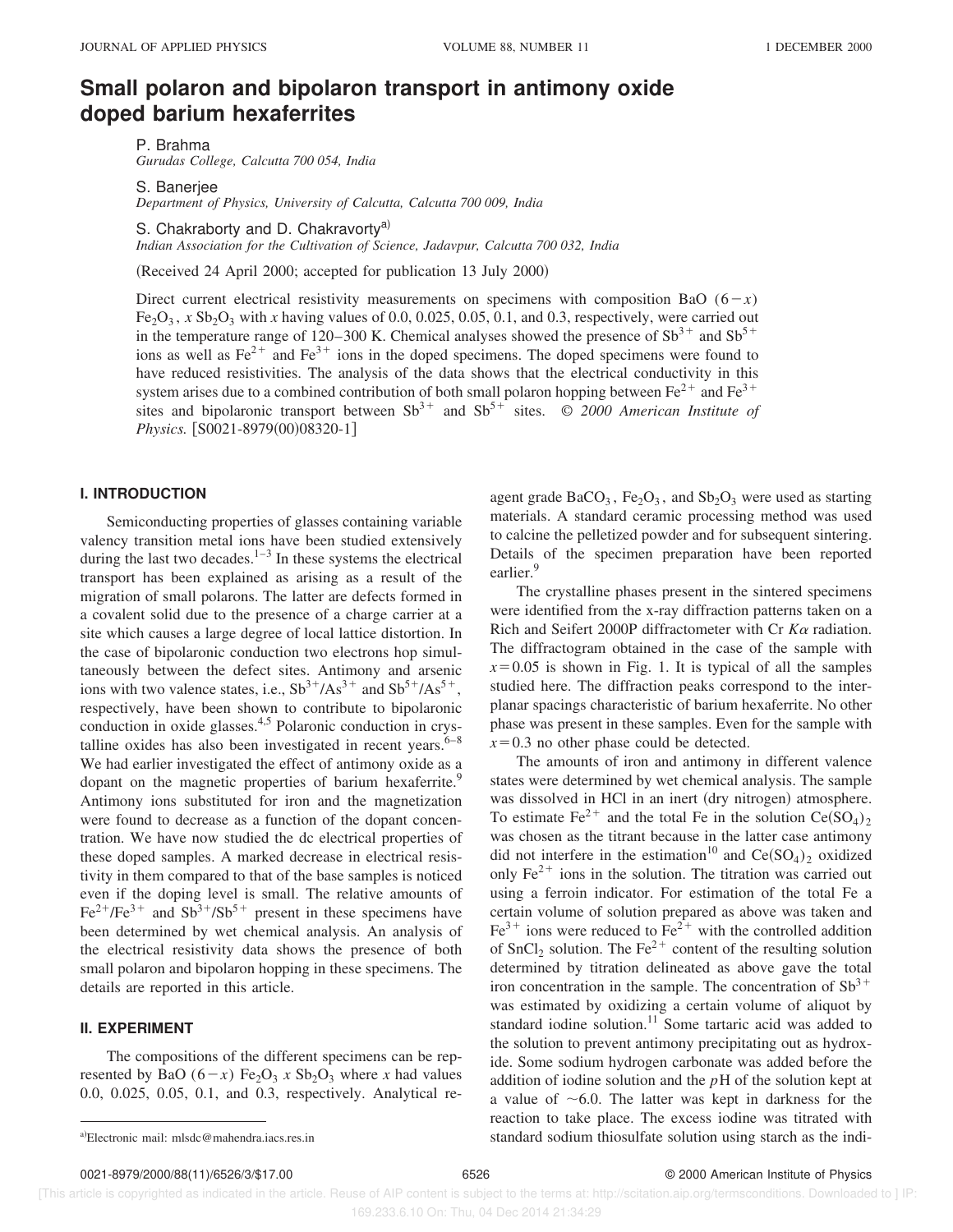

FIG. 1. X-ray diffractogram for a specimen with composition of BaO. 5.95  $Fe<sub>2</sub>O<sub>3</sub>$ . 0.05  $Sb<sub>2</sub>O<sub>3</sub>$ .

cator. The total antimony concentration was determined gravimetrically. All the antimony ions were precipitated as antimony sulfhide by passing  $H_2S$  gas through a certain volume of aliquot. The precipitate was then dried in an oven at 353 K and weighed. Typical values of  $[Fe^{2+}]/[Fe_{\text{total}}]$  and  $[Sb<sup>3+</sup>]/[Sb<sub>total</sub>]$  for the specimen with  $x=0.3$  were 0.022 and 0.672, respectively. The corresponding values for the specimen with  $x=0.10$  were 0.015 and 0.755, respectively.

For dc resistivity measurements the specimen surfaces were polished using silicon carbide powders of different mesh sizes. Electrodes on opposite faces were applied using silver paste supplied by M/s Acheson Colloiden BV, The Netherlands. Electrical measurements on specimens were carried out using a Keithley electrometer (model 617) over the temperature range of 120–300 K. The absence of barrier layers at the contacts was ascertained from the linear voltage–current characteristics before measurements.

### **III. RESULTS AND DISCUSSION**

Figure 2 shows the variation of log resistivity as a function of inverse temperature for all specimens. It is evident that the resistivity decreases dramatically as the Bahexaferrite sample is doped with even a small amount of  $Sb<sub>2</sub>O<sub>3</sub>$  ( $x=0.025$ ). Also, the resistivity variation appears to be controlled by an activated process. We have fitted the high temperature part of experimental data for the specimen



FIG. 2. Variation of resistivity as a function of inverse temperature for different specimens in the series BaO.  $(6-x)$  Fe<sub>2</sub>O<sub>3</sub> *x* Sb<sub>2</sub>O<sub>3</sub>.

with  $x=0$  to Mott's small polaron hopping model between localized states.<sup>12,13</sup> The expression for resistivity  $\rho_{sp}$  is given by

$$
\rho_{sp} = \frac{kTR}{v_oe^2c(1-c)} \exp(2\alpha R) \exp(W/kT),\tag{1}
$$

where  $v_o$  is the optical phonon frequency,  $\alpha^{-1}$  is the localization length characterizing the localized states at each iron ion site, *R* is the average intersite separation, *c* is the ratio of  $[Fe<sup>2+</sup>] [Fe<sub>total</sub>], W$  is the activation energy for the hopping conduction, *e* is the electronic charge, *k* is the Boltzmann constant, and *T* is the temperature. The solid line in Fig. 2 is the theoretically fitted curve. The values of the parameters  $v<sub>o</sub>$ ,  $\alpha$ , and *W* obtained are summarized in Table I. In the fitting procedure we have taken the experimentally determined values of  $c(=0.01)$  and  $r_p$  the polaron radius (=3.14) Å). The polaron radius  $r_p$  is related to R as follows:

$$
r_p = \frac{1}{2} \left( \frac{\pi}{6} \right)^{1/3} R. \tag{2}
$$

Specimens doped with antimony were found to contain  $Sb^{3+}$  and  $Sb^{5+}$  ions besides the Fe<sup>2+</sup> and Fe<sup>3+</sup> species. We therefore used a model in which both small polarons and bipolarons contributed to electrical transport. The overall resistivity  $\rho$  of the specimen can be written as

TABLE I. Parameters extracted by fitting Mott's small polaron hopping model for a specimen with a composition of BaO. 6 Fe<sub>2</sub>O<sub>3</sub> ( $c = 0.01$ ;  $r_p$ )  $=$  3.14 Å).

| W<br>(eV) | $\alpha$<br>$-1$ | $v_{\alpha}$<br>$-$<br>S |
|-----------|------------------|--------------------------|
| 0.22      | 1.25             | $0.6 \times 10^{13}$     |